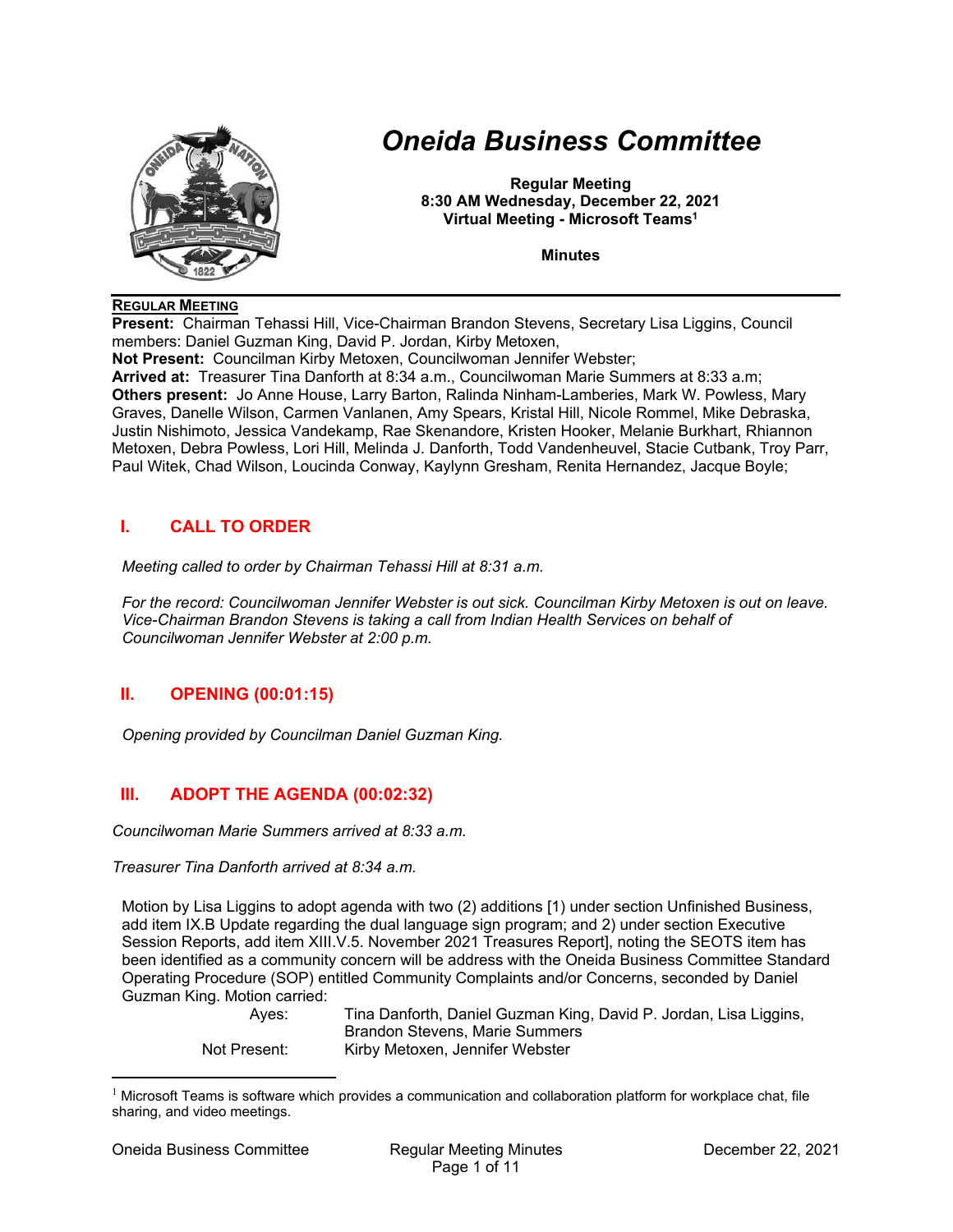## **IV. OATH OF OFFICE**

*Oath of office administered by Secretary Lisa Liggins. Chris Cornelius was present via Microsoft Teams.* 

**A. Oneida Land Claims Commission - Chris Cornelius (00:06:00)**  Sponsor: Lisa Liggins, Secretary

#### **V. MINUTES**

**A. Approve the December 8, 2021, regular Business Committee meeting minutes (00:08:17)** 

Sponsor: Lisa Liggins, Secretary

Motion by David P. Jordan to approve the December 8, 2021, regular Business Committee meeting minutes, seconded by Marie Summers. Motion carried:

 Ayes: Tina Danforth, Daniel Guzman King, David P. Jordan, Lisa Liggins, Brandon Stevens, Marie Summers Not Present: Kirby Metoxen, Jennifer Webster

**B. Approve the December 17, 2021, special Business Committee meeting minutes (00:09:05)** 

Sponsor: Lisa Liggins, Secretary

Motion by Marie Summers to approve the December 17, 2021, special Business Committee meeting minutes, seconded by David P. Jordan. Motion carried:

| Aves:        | Tina Danforth, Daniel Guzman King, David P. Jordan, Lisa Liggins, |
|--------------|-------------------------------------------------------------------|
|              | Brandon Stevens, Marie Summers                                    |
| Not Present: | Kirby Metoxen, Jennifer Webster                                   |

## **VI. RESOLUTIONS**

**A. Enter the e-poll results into the record regarding the adoption of resolution BC-12- 02-21-A Amendment of BC Resolution # 10-13-21-B Adoption of the 2021 Pandemic Relief Food Card Distribution Utilizing American Rescue Plan Act of 2021 FRF (00:08:45)**  Sponsor: Lisa Liggins, Secretary

Motion by David P. Jordan to enter the e-poll results into the record regarding the adoption of resolution BC-12-02-21-A Amendment of BC Resolution # 10-13-21-B Adoption of the 2021 Pandemic Relief Food Card Distribution Utilizing American Rescue Plan Act of 2021 FRF, seconded by Lisa Liggins. Motion carried:

| Aves:        | Tina Danforth, Daniel Guzman King, David P. Jordan, Lisa Liggins, |
|--------------|-------------------------------------------------------------------|
|              | Brandon Stevens, Marie Summers                                    |
| Not Present: | Kirby Metoxen, Jennifer Webster                                   |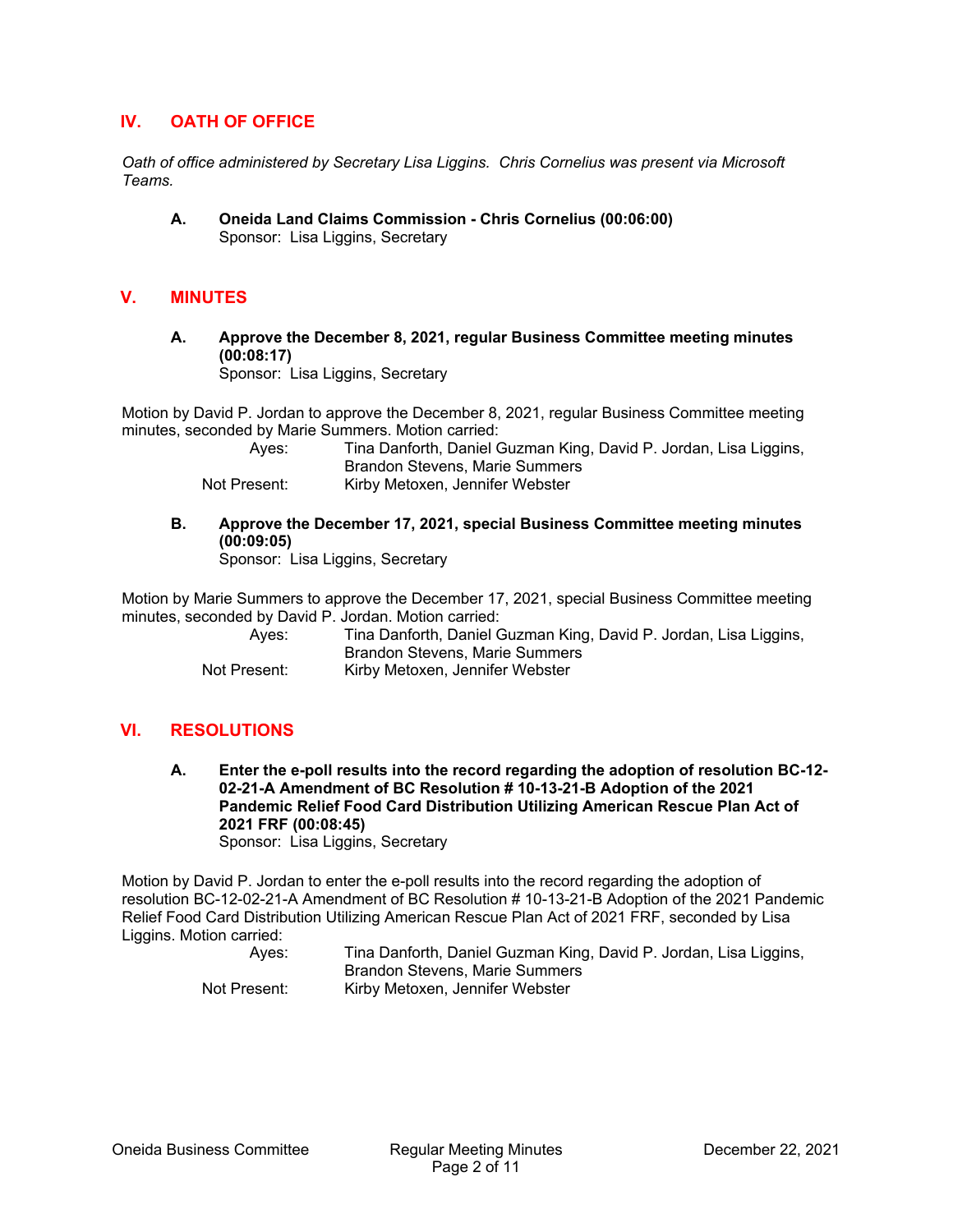## **VII. STANDING COMMITTEES**

#### **A. COMMUNITY DEVELOPMENT PLANNING COMMITTEE**

**1. Accept the October 7, 2021, regular Community Development Planning Committee meeting minutes (00:10:38)**  Sponsor: Brandon Stevens, Vice-Chairman

Motion by Marie Summers to accept the October 7, 2021, regular Community Development Planning Committee meeting minutes, seconded by David P. Jordan. Motion carried:

 Ayes: Tina Danforth, Daniel Guzman King, David P. Jordan, Lisa Liggins, Brandon Stevens, Marie Summers

Not Present: Kirby Metoxen, Jennifer Webster

**2. Accept the November 4, 2021, regular Community Development Planning Committee meeting minutes (00:11:19)**  Sponsor: Brandon Stevens, Vice-Chairman

Motion by David P. Jordan to accept the November 4, 2021, regular Community Development Planning Committee meeting minutes, seconded by Lisa Liggins. Motion carried:

 Ayes: Tina Danforth, Daniel Guzman King, David P. Jordan, Lisa Liggins, Brandon Stevens, Marie Summers Not Present: Kirby Metoxen, Jennifer Webster

**B. FINANCE COMMITTEE** 

**1. Accept the November 29, 2021, regular Finance Committee meeting minutes (00:11:54)** 

Sponsor: Tina Danforth, Treasurer

Motion by David P. Jordan to accept the November 29, 2021, regular Finance Committee meeting minutes, seconded by Lisa Liggins. Motion carried:

 Ayes: Tina Danforth, Daniel Guzman King, David P. Jordan, Lisa Liggins, Brandon Stevens, Marie Summers

- Not Present: Kirby Metoxen, Jennifer Webster
	- **2. Accept the December 13, 2021, regular Finance Committee meeting minutes (00:12:33)**

Sponsor: Tina Danforth, Treasurer

Motion by David P. Jordan to accept the December 13, 2021, regular Finance Committee meeting minutes, seconded by Lisa Liggins. Motion carried:

| Ayes:        | Tina Danforth, Daniel Guzman King, David P. Jordan, Lisa Liggins, |
|--------------|-------------------------------------------------------------------|
|              |                                                                   |
|              | Brandon Stevens, Marie Summers                                    |
| Not Present: | Kirby Metoxen, Jennifer Webster                                   |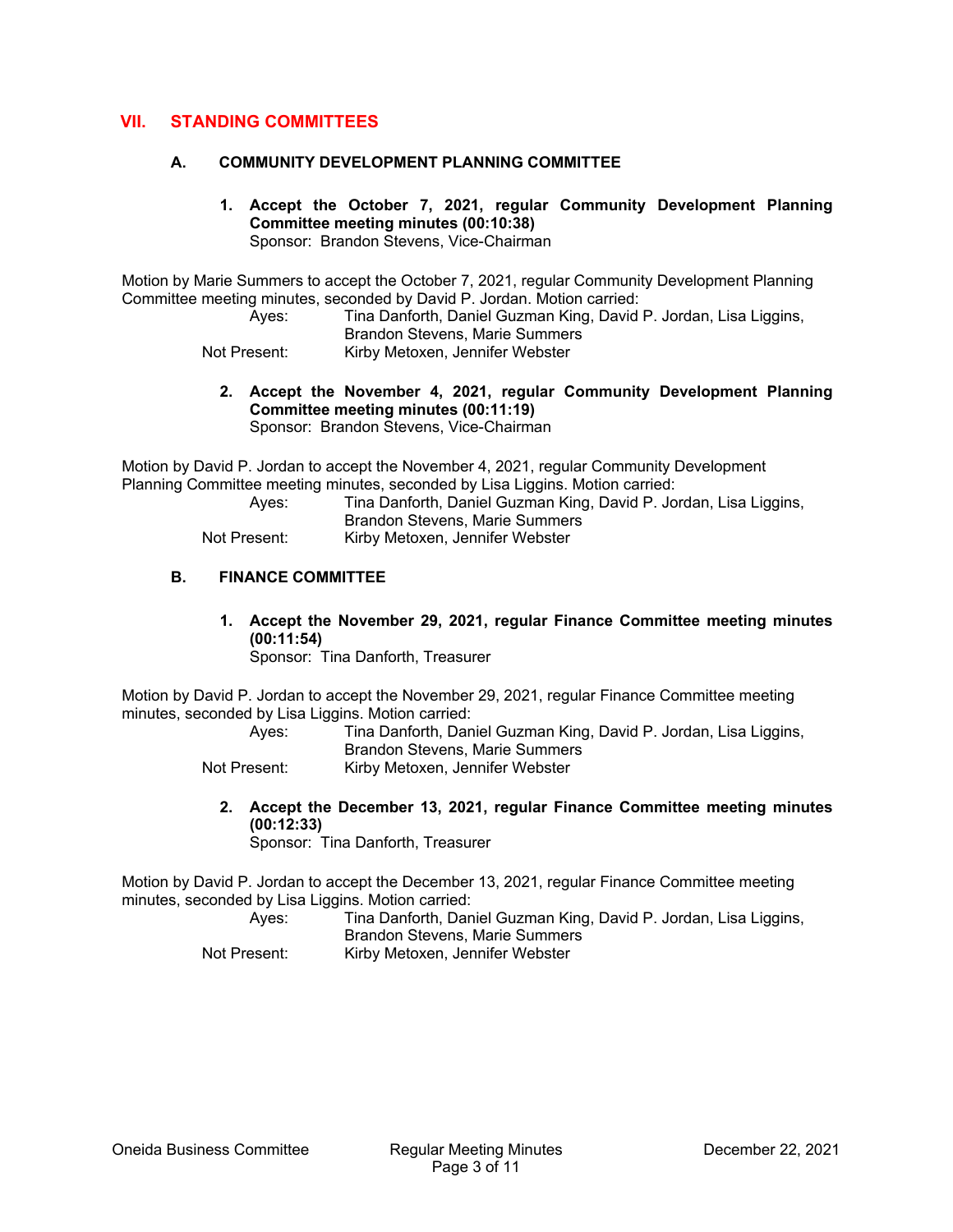#### **C. LEGISLATIVE OPERATING COMMITTEE**

**1. Accept the December 1, 2021, regular Legislative Operating Committee meeting minutes (00:13:12)** 

Sponsor: David P. Jordan, Councilman

Motion by Marie Summers to accept the December 1, 2021, regular Legislative Operating Committee meeting minutes, seconded by Lisa Liggins. Motion carried:

 Ayes: Tina Danforth, Daniel Guzman King, David P. Jordan, Lisa Liggins, Brandon Stevens, Marie Summers

Not Present: Kirby Metoxen, Jennifer Webster

### **D. QUALITY OF LIFE COMMITTEE**

**1. Accept the October 21, 2021, regular Quality of Life Committee meeting minutes (00:13:48)** 

Sponsor: Marie Summers, Councilwoman

Motion by Lisa Liggins to accept the October 21, 2021, regular Quality of Life Committee meeting minutes, seconded by Brandon Stevens. Motion carried:

| Aves:        | Tina Danforth, Daniel Guzman King, David P. Jordan, Lisa Liggins, |
|--------------|-------------------------------------------------------------------|
|              | Brandon Stevens, Marie Summers                                    |
| Not Present: | Kirby Metoxen, Jennifer Webster                                   |

# **VIII. STANDING ITEMS**

### **A. ARPA FRF Updates and Requests/Proposals**

**1. Consider request for an ARPA booster vaccine incentive program (00:14:31)**  Sponsor: Michael Debraska, Tribal member, and Nancy Barton, Tribal member

Motion by Lisa Liggins to accept the request for an ARPA booster vaccine incentive program, to forward the request to the General Manager for further assessment, and to direct the General Manager to bring back a report to the January 12, 2022, regular Business Committee meeting, seconded by Marie Summers. Motion carried:

 Ayes: Tina Danforth, David P. Jordan, Lisa Liggins, Brandon Stevens, Marie Summers Opposed: Daniel Guzman King Kirby Metoxen, Jennifer Webster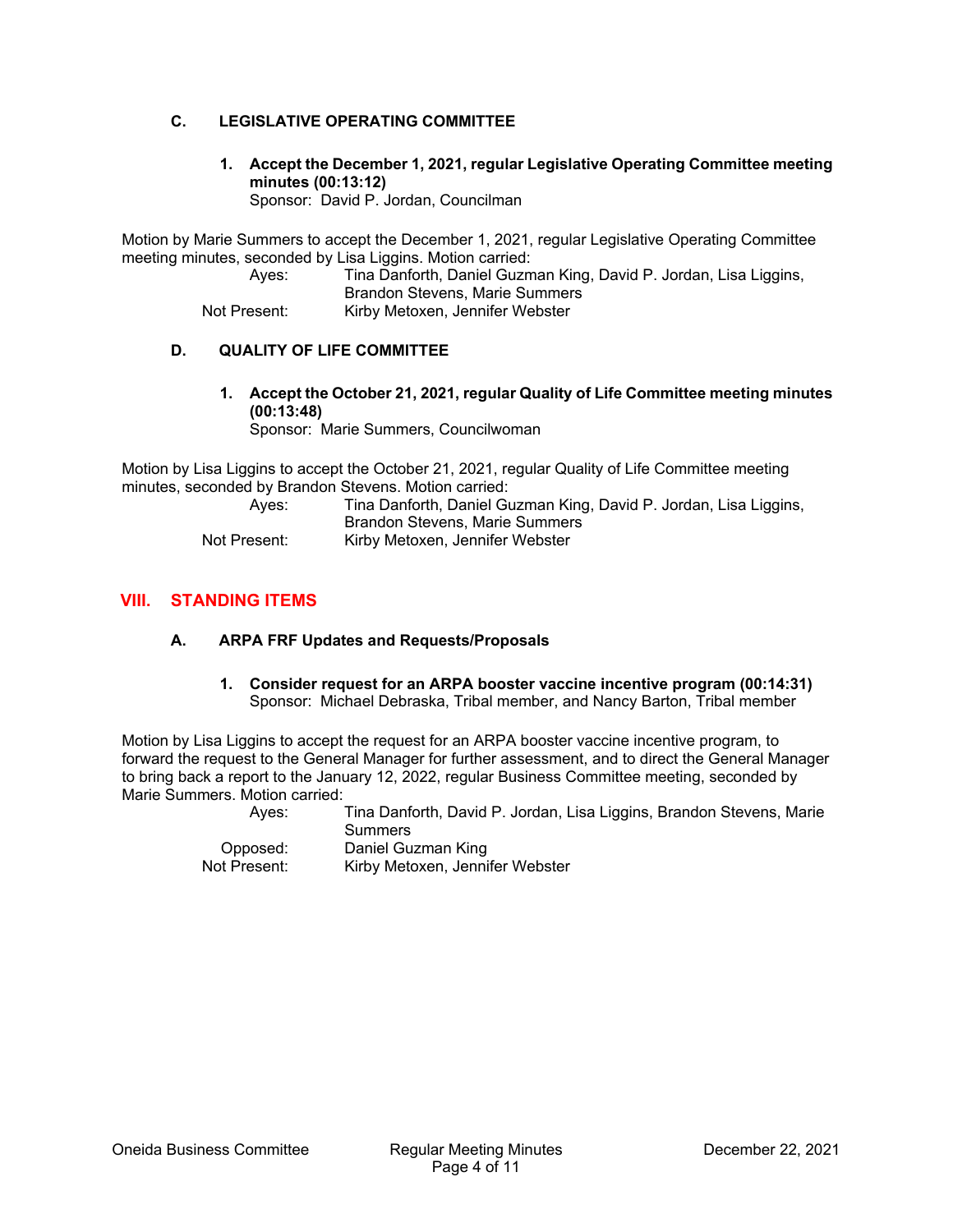## **IX. UNFINISHED BUSINESS**

## **A. Accept the FY-2021 report regarding the Economic Development, Diversification, and Community Development funds transferred to Oneida Land Commission (00:33:46)**

Sponsor: Mark W. Powless, General Manager

*Treasurer Tina Danforth left at 9:25 a.m.* 

Motion by Marie Summers to accept the revised FY-2021 report regarding the Economic Development, Diversification, and Community Development funds transferred to Oneida Land Commission and direct the General Manager to provide a monthly update at the second regular Business Committee meeting on the status of the demolitions until they are complete, seconded by Lisa Liggins. Motion carried:

> Ayes: Daniel Guzman King, David P. Jordan, Lisa Liggins, Brandon Stevens, Marie Summers Not Present: Tina Danforth, Kirby Metoxen, Jennifer Webster

*Treasurer Tina Danforth returned at 9:30 a.m.* 

**B. Accept the update regarding the Dual Language Signs program (00:58:57)**  Sponsor: Marie Summers, Councilwoman

*Treasurer Tina Danforth left at 9:31 a.m.* 

Motion by Marie Summers to accept the update regarding the Dual Language Signs program as information, seconded by Lisa Liggins. Motion carried:

 Ayes: Daniel Guzman King, David P. Jordan, Lisa Liggins, Brandon Stevens, Marie Summers Not Present: Tina Danforth, Kirby Metoxen, Jennifer Webster

# **X. TRAVEL REPORTS**

**A. Approve the travel report - Chairman Tehassi Hill and Vice-Chairman Brandon Stevens - White House Staff meetings and the Celebration of 2021 NBA Champion Milwaukee Bucks - Washington DC - November 7-9, 2021 (01:03:25)**  Sponsor: Tehassi Hill, Chairman

Motion by Lisa Liggins to approve the travel report from Chairman Tehassi Hill and Vice-Chairman Brandon Stevens for the White House Staff meetings and the Celebration of 2021 NBA Champion Milwaukee Bucks in Washington DC - November 7-9, 2021, seconded by David P. Jordan. Motion carried:

> Ayes: Daniel Guzman King, David P. Jordan, Lisa Liggins, Brandon Stevens, Marie Summers Not Present: Tina Danforth, Kirby Metoxen, Jennifer Webster

*Vice-Chairman Brandon Stevens left at 9:34 a.m.*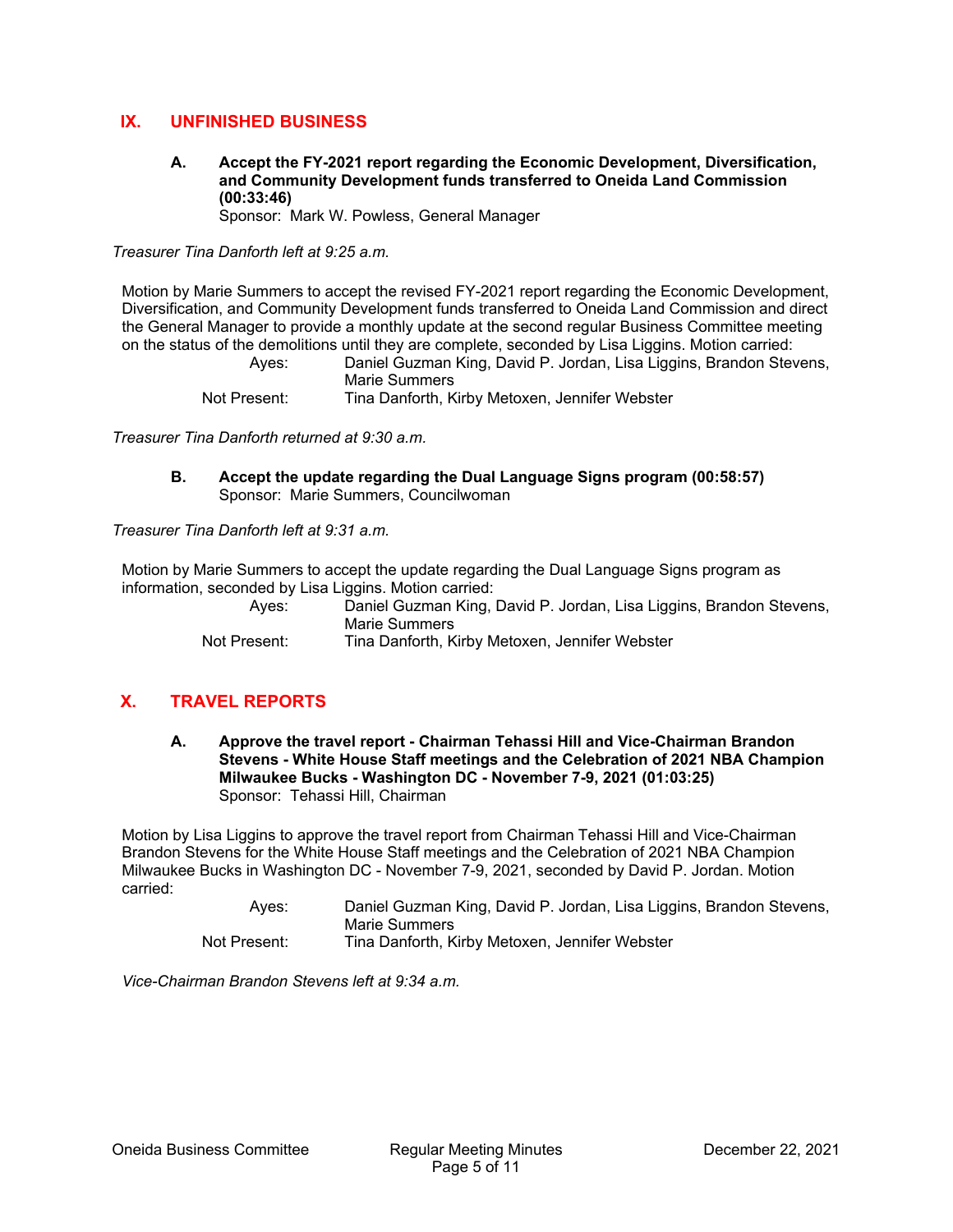## **XI. NEW BUSINESS**

**A. Approve two (2) actions regarding Oneida Casino Gaming Facilities Licensing 2021-2024 (01:04:35)** 

Sponsor: Mark W. Powless, General Manager

Motion by Lisa Liggins to accept the recommendations from Zoning Administrator, to approve the 2021-2024 Gaming Facility Licensing, seconded by Marie Summers. Motion carried:

 Ayes: Daniel Guzman King, David P. Jordan, Lisa Liggins, Marie Summers Not Present: Tina Danforth, Kirby Metoxen, Brandon Stevens, Jennifer Webster

*Treasurer Tina Danforth returned at 9:37 a.m.* 

Motion by Lisa Liggins to accept the recommendation from the Zoning Administrator to notice the Oneida Gaming Commission the letter of compliance for the facilities portion of the Oneida Nation Gaming Compact, seconded by Marie Summers. Motion carried:

| Aves:        | Daniel Guzman King, David P. Jordan, Lisa Liggins, Marie Summers |
|--------------|------------------------------------------------------------------|
| Abstained:   | Tina Danforth                                                    |
| Not Present: | Kirby Metoxen, Brandon Stevens, Jennifer Webster                 |

**B. CDC # 20-101 Museum Relocation - Activate \$300,000 from the FY-2022 CIP budget (01:06:55)** 

Sponsor: Mark W. Powless, General Manager

Motion by Lisa Liggins to activate \$300,000 from the FY-2022 CIP budget for Museum Relocation - CDC # 20-101, seconded by Marie Summers. Motion carried:

> Ayes: Tina Danforth, Daniel Guzman King, David P. Jordan, Lisa Liggins, Marie Summers

Not Present: Kirby Metoxen, Brandon Stevens, Jennifer Webster

**C. CIP # 07-002 SSB Remodeling Phase V - Activate \$3,386,000 from the FY-2022 CIP budget (01:22:00)** 

Sponsor: Mark W. Powless, General Manager

*Vice-Chairman Brandon Stevens returned at 9:54 a.m.* 

Motion by Lisa Liggins to activate \$3,386,000 from the FY-2022 CIP budget for SSB Remodeling Phase V Stage 3 - CIP # 07-002, seconded by David P. Jordan. Motion carried:

 Ayes: Tina Danforth, Daniel Guzman King, David P. Jordan, Lisa Liggins, Brandon Stevens, Marie Summers

Not Present: Kirby Metoxen, Jennifer Webster

**D. CIP # 15-003 NHC Remodeling Phase VIII - Activate \$300,000 from the FY-2022 CIP budget (01:25:40)** 

Sponsor: Mark W. Powless, General Manager

Motion by Lisa Liggins to activate \$300,000 from the FY-2022 CIP budget for NHC Remodeling Phase VIII stage 4a - CIP # 15-003, seconded by Marie Summers. Motion carried:

> Ayes: Tina Danforth, Daniel Guzman King, David P. Jordan, Lisa Liggins, Brandon Stevens, Marie Summers

Not Present: Kirby Metoxen, Jennifer Webster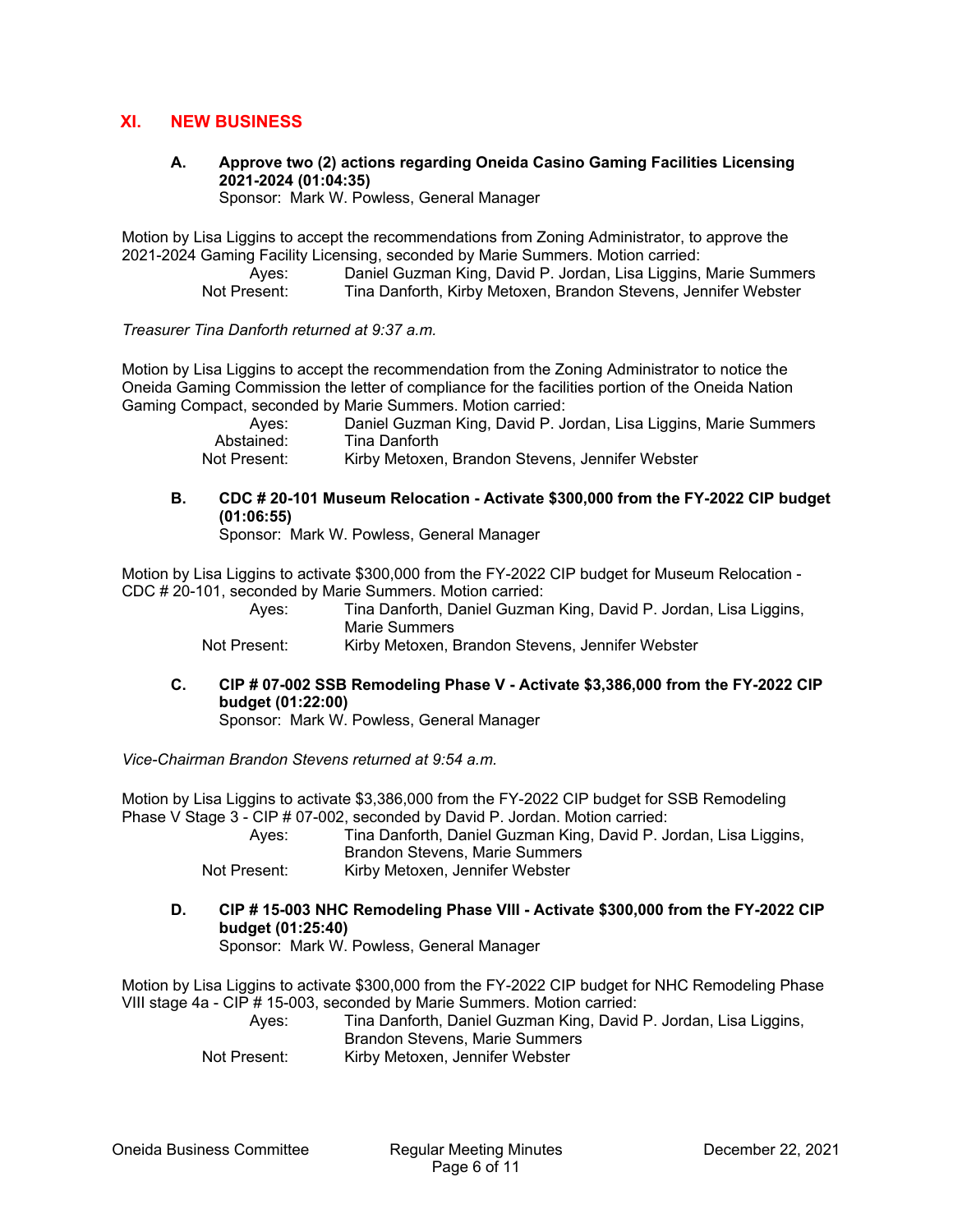**E. Consider request for increase to the additional assistance provided under the Oneida Higher Education Scholarship and the Oneida Nation Student Relief Fund (01:30:35)**  Sponsor: Mary Graves, Tribal member

*Treasurer Tina Danforth left 10:29 a.m.* 

Motion by Lisa Liggins to accept discussion as information and to direct the General Manager to report on these issues and the opening of the program on January 1, 2022, to the January 12, 2022, regular Business Committee meeting, seconded by Marie Summers. Motion carried:

 Ayes: Daniel Guzman King, David P. Jordan, Lisa Liggins, Brandon Stevens, Marie Summers

Not Present: Tina Danforth, Kirby Metoxen, Jennifer Webster

*Secretary Lisa Liggins left at 10:47 a.m.* 

**F. Consider request for use of FY-2021 positive variance for additional Food Pantry purchase (02:20:40)**  Sponsor: Nancy Barton, Tribal member

*Councilwoman Marie Summers left at 10:57 a.m.* 

*Secretary Lisa Liggins returned at 10:58 p.m.* 

*Councilwoman Marie Summers returned at 11:00 a.m.* 

Motion by Daniel Guzman King to accept discussion as information, seconded by Marie Summers. Motion carried:

 Ayes: Daniel Guzman King, David P. Jordan, Lisa Liggins, Brandon Stevens, Marie Summers Not Present: Tina Danforth, Kirby Metoxen, Jennifer Webster

Motion by David P. Jordan to direct the General Manager regarding the Oneida Pantry and if there are additional needs that are unmet and bring back a report to the January 26, 2022 regular Business Committee meeting, seconded by Marie Summers. Motion carried:

| Aves:        | Daniel Guzman King, David P. Jordan, Lisa Liggins, Brandon Stevens, |
|--------------|---------------------------------------------------------------------|
|              | Marie Summers                                                       |
| Not Present: | Tina Danforth, Kirby Metoxen, Jennifer Webster                      |

Motion by Lisa Liggins to assign the Chairman's office to work with the General Manager and Intergovernmental Affairs Director for the appreciation letter to the entities in relation to the food distributions that have occurred over the last year and a half, seconded by Daniel Guzman King. Motion carried:

| Aves:        | Daniel Guzman King, David P. Jordan, Lisa Liggins, Brandon Stevens, |
|--------------|---------------------------------------------------------------------|
|              | Marie Summers                                                       |
| Not Present: | Tina Danforth, Kirby Metoxen, Jennifer Webster                      |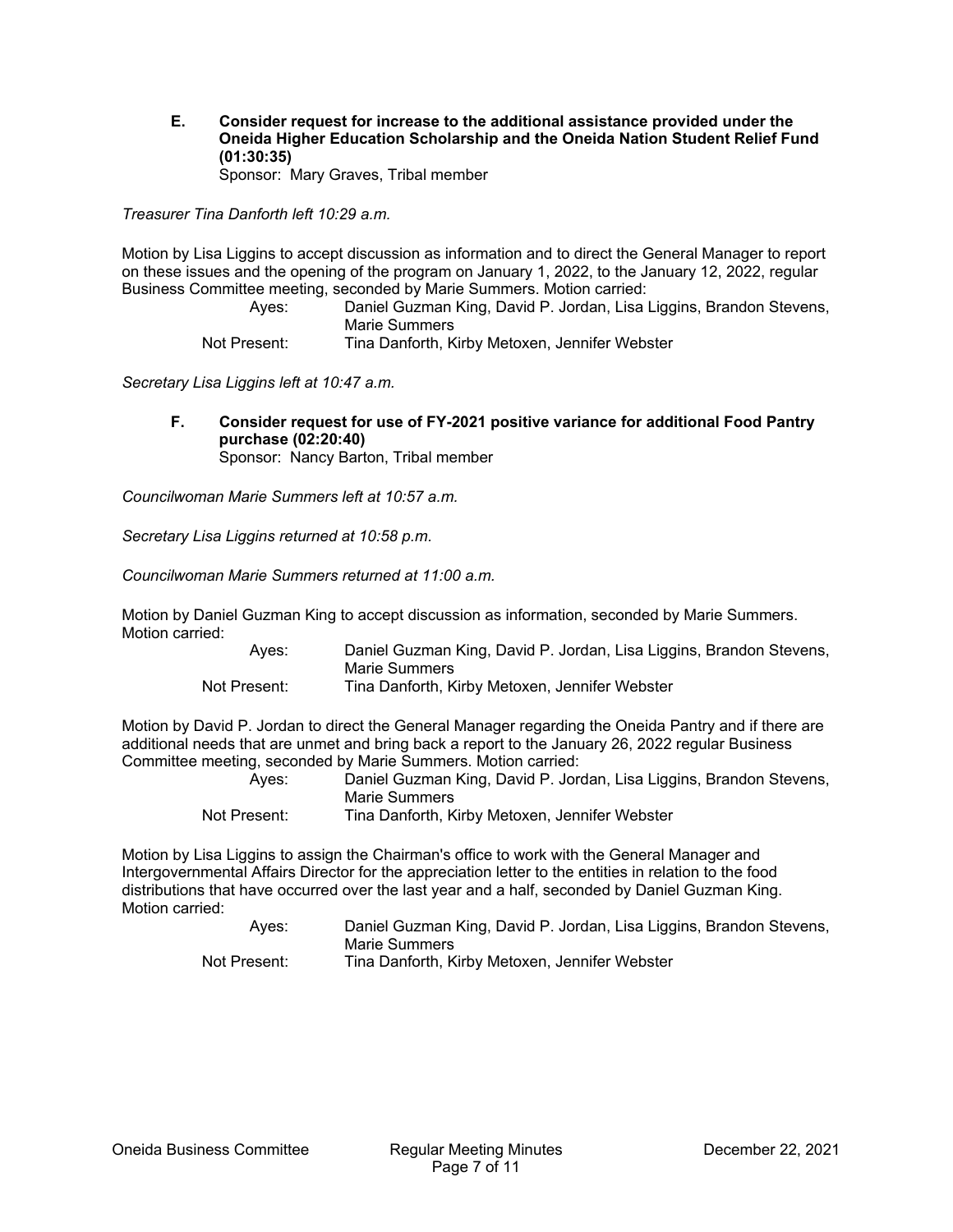#### **G. Post two (2) vacancies - Oneida Nation Arts Board (02:48:20)**  Sponsor: Lisa Liggins, Secretary

Motion by David P. Jordan to post two (2) vacancies for the Oneida Nation Arts Board, seconded by Marie Summers. Motion carried:

> Ayes: Daniel Guzman King, David P. Jordan, Lisa Liggins, Brandon Stevens, Marie Summers

Not Present: Tina Danforth, Kirby Metoxen, Jennifer Webster

**H. Approve the revised Oneida Business Committee Standard Operating Procedure (SOP) entitled Community Complaints and/or Concerns (02:48:56)**  Sponsor: Lisa Liggins, Secretary

*Councilman David P. Jordan left at 11:23 a.m.* 

*Councilman David P. Jordan returned at 11:25 a.m.* 

Motion by Lisa Liggins to approve the revised Oneida Business Committee Standard Operating Procedure (SOP) entitled Community Complaints and/or Concerns, seconded by Brandon Stevens. Motion carried:

> Ayes: Daniel Guzman King, David P. Jordan, Lisa Liggins, Brandon Stevens, Marie Summers Not Present: Tina Danforth, Kirby Metoxen, Jennifer Webster

# **XII. GENERAL TRIBAL COUNCIL**

**A. Approve (3) actions regarding the next step(s) for 2022 annual reports (03:00:38)**  Sponsor: Lisa Liggins, Secretary

Motion by Lisa Liggins to adopt resolution 12-22-21-A Quarterly, Annual and Semi-Annual Reporting for Calendar Year 2022 noting a correction on line 57 change calendar years to calendar year, to approve the 2022 Annual Reports, and to approve mailing the 2022 Annual Reports to all tribal members 18 and over, head of household, seconded by David P. Jordan. Motion carried:

 Ayes: Daniel Guzman King, David P. Jordan, Lisa Liggins, Brandon Stevens, Marie Summers Not Present: Tina Danforth, Kirby Metoxen, Jennifer Webster

*Vice-Chairman Brandon Stevens left at 11:32 a.m.* 

*Vice-Chairman Brandon Stevens returned at 11:34 a.m.* 

**B. Determine next steps regarding directives provided in resolution # BC-10-27-21-C Amending Fiscal Year 2022 budget approval timelines provided in BC resolution # 09-22-21-E Continue to Operate Fiscal Year 2022 (03:05:52)**  Sponsor: Lisa Liggins, Secretary

Motion by Marie Summers to adopt resolution 12-22-21-B Adoption of Fiscal Year 2022 Budget that includes the language from Finance, seconded by David P. Jordan. Motion carried:

| Ayes:        | Daniel Guzman King, David P. Jordan, Lisa Liggins, Brandon Stevens, |
|--------------|---------------------------------------------------------------------|
|              | Marie Summers                                                       |
| Not Present: | Tina Danforth, Kirby Metoxen, Jennifer Webster                      |

Oneida Business Committee Regular Meeting Minutes December 22, 2021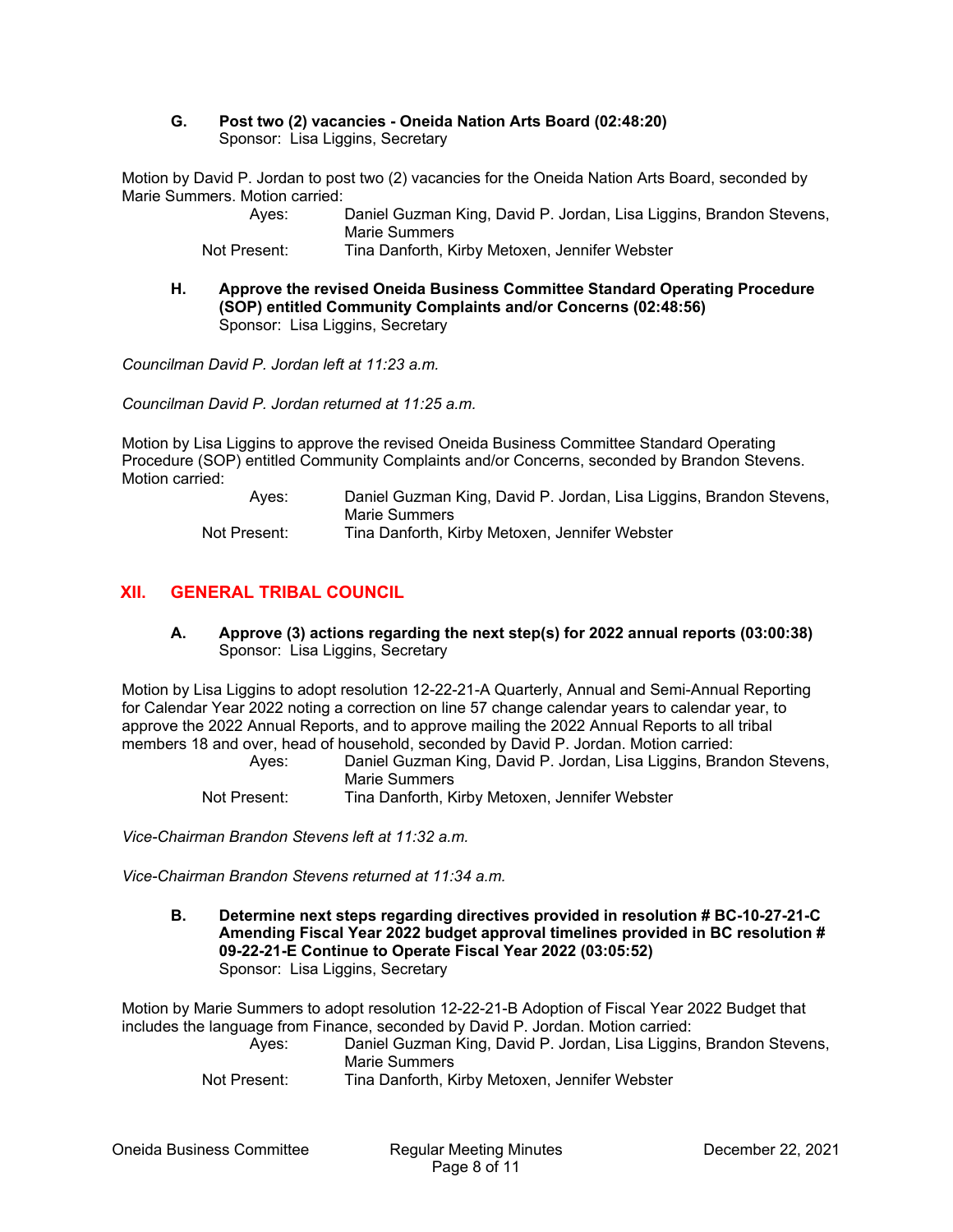*Vice-Chairman Brandon Stevens left at 11:39 a.m.* 

*Vice-Chairman Brandon Stevens returned at 11:41 a.m.* 

*Vice-Chairman Brandon Stevens left at 11:44 a.m.* 

*Vice-Chairman Brandon Stevens returned at 11:45 a.m.* 

Motion by Marie Summers to recess for lunch at 11:48 a.m., seconded by Lisa Liggins. Motion carried: Ayes: Daniel Guzman King, David P. Jordan, Lisa Liggins, Brandon Stevens, Marie Summers Not Present: Tina Danforth, Kirby Metoxen, Jennifer Webster

*Meeting called to order by Tehassi Hill at 1:31 p.m.* 

*Roll call for the record:* 

 *Present: Treasurer Tina Danforth; Councilman Daniel Guzman King; Chairman Tehassi Hill; Councilman David P. Jordan; Secretary Lisa Liggins; Councilwoman Marie Summers; Not Present: Vice-Chairman Brandon Stevens; Councilman Kirby Metoxen; Councilwoman Jennifer Webster;* 

# **XIII. EXECUTIVE SESSION (03:15:55)**

Motion by Lisa Liggins to go into executive session at 1:31 p.m., seconded by David P. Jordan. Motion carried:

| Ayes:        | Tina Danforth, Daniel Guzman King, David P. Jordan, Lisa Liggins, |
|--------------|-------------------------------------------------------------------|
|              | Marie Summers                                                     |
| Not Present: | Kirby Metoxen, Brandon Stevens, Jennifer Webster                  |

Motion by Marie Summers to come out of executive session at 3:49 p.m., seconded by Daniel Guzman King. Motion Carried:

| Aves:        | Daniel Guzman King, David P. Jordan, Lisa Liggins, Marie Summers |
|--------------|------------------------------------------------------------------|
| Abstained:   | Tina Danforth <sup>2</sup>                                       |
| Not Present: | Kirby Metoxen, Brandon Stevens, Jennifer Webster                 |

### **A. REPORTS**

#### **1. Accept the Chief Financial Officer December 2021 report (03:19:45)**  Sponsor: Larry Barton, Chief Financial Officer

Motion by David P. Jordan to accept the Chief Financial Officer December 2021 report, seconded by Marie Summers. Motion carried:

> Ayes: Tina Danforth, Daniel Guzman King, David P. Jordan, Lisa Liggins, Marie Summers Not Present: Kirby Metoxen, Brandon Stevens, Jennifer Webster

<sup>2</sup> Per the section 6.6 of the Standard Operating Procedure entitled OBC Virtual Meetings, "The Chairperson shall poll each individual member of the OBC to vocalize his or her support, opposition, or abstention to the motion." The member(s) listed here were present, but not polled by the Chairman.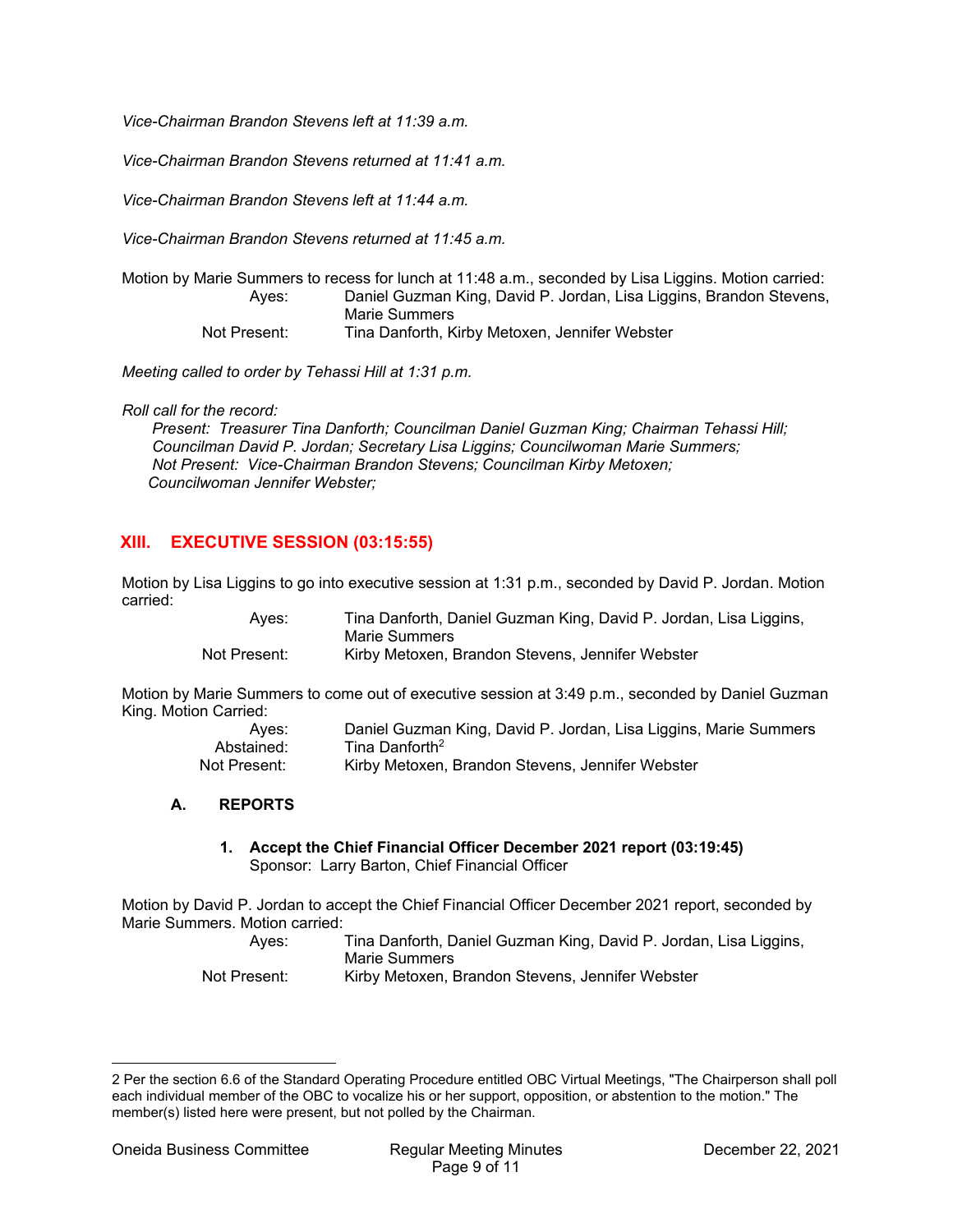Motion by Marie Summers to set an employment cap of 2200 employees based on all employees identified in the weekly Human Resource Department Full-Time Equivalent (FTE) Employment Count, "Total Number of Employees", seconded by David P. Jordan. Motion carried:

| Ayes:        | David P. Jordan, Lisa Liggins, Marie Summers     |
|--------------|--------------------------------------------------|
| Abstained:   | Tina Danforth, Daniel Guzman King                |
| Not Present: | Kirby Metoxen, Brandon Stevens, Jennifer Webster |

Motion by Marie Summers to forward the discussion about adjusting the employment cap to the January 3, 2022, BC Officer meeting in order to discuss the next steps with all BC Direct Reports, seconded by David P. Jordan. Motion carried:

| Ayes:        | Tina Danforth, Daniel Guzman King, David P. Jordan, Lisa Liggins,<br>Marie Summers |
|--------------|------------------------------------------------------------------------------------|
| Not Present: | Kirby Metoxen, Brandon Stevens, Jennifer Webster                                   |

#### **2. Accept the Chief Counsel report (03:22:15)**

Sponsor: Jo Anne House, Chief Counsel

Motion by Marie Summers to accept the Chief Counsel report, seconded by David P. Jordan. Motion carried:

| Ayes: | Tina Danforth, Daniel Guzman King, David P. Jordan, Lisa Liggins, |
|-------|-------------------------------------------------------------------|
|       | Marie Summers                                                     |
|       | .<br>$\overline{\phantom{a}}$<br>$\sim$                           |

Not Present: Kirby Metoxen, Brandon Stevens, Jennifer Webster

## **3. Accept the Intergovernmental Affairs, Communications, and Self-Governance November 2021 report (03:22:45)**

Sponsor: Melinda J. Danforth, Director/Intergovernmental Affairs

Motion by Lisa Liggins to accept the Intergovernmental Affairs, Communications, and Self-Governance November 2021 report, to accept the December 20, 2021 BC Work Session notes, and to direct the Chairman, Vice-Chairman, Treasurer, Intergovernmental Affairs Director, and the Law Office to work with Attorney Locklear and Mr. Dacey to informally execute Step 1 of the process outlined in the attached memorandum dated December 20, 2021, seconded by Tina Danforth. Motion carried:

 Ayes: Tina Danforth, Daniel Guzman King, David P. Jordan, Lisa Liggins, Marie Summers

Not Present: Kirby Metoxen, Brandon Stevens, Jennifer Webster

### **4. Accept the General Manager report (03:23:50)**

Sponsor: Mark W. Powless, General Manager

Motion by Marie Summers to accept the General Manager report, seconded by David P. Jordan. Motion carried:

| Aves:        | Tina Danforth, Daniel Guzman King, David P. Jordan, Lisa Liggins, |
|--------------|-------------------------------------------------------------------|
|              | Marie Summers                                                     |
| Not Present: | Kirby Metoxen, Brandon Stevens, Jennifer Webster                  |

#### **5. Accept the November 2021 Treasurer's report (03:24:20)**  Sponsor: Tina Danforth, Treasurer

Motion by David P. Jordan to accept the November 2021 Treasurer's report, seconded by Marie Summers. Motion carried:

| Ayes:        | Tina Danforth, Daniel Guzman King, David P. Jordan, Lisa Liggins, |
|--------------|-------------------------------------------------------------------|
|              | Marie Summers                                                     |
| Not Present: | Kirby Metoxen, Brandon Stevens, Jennifer Webster                  |